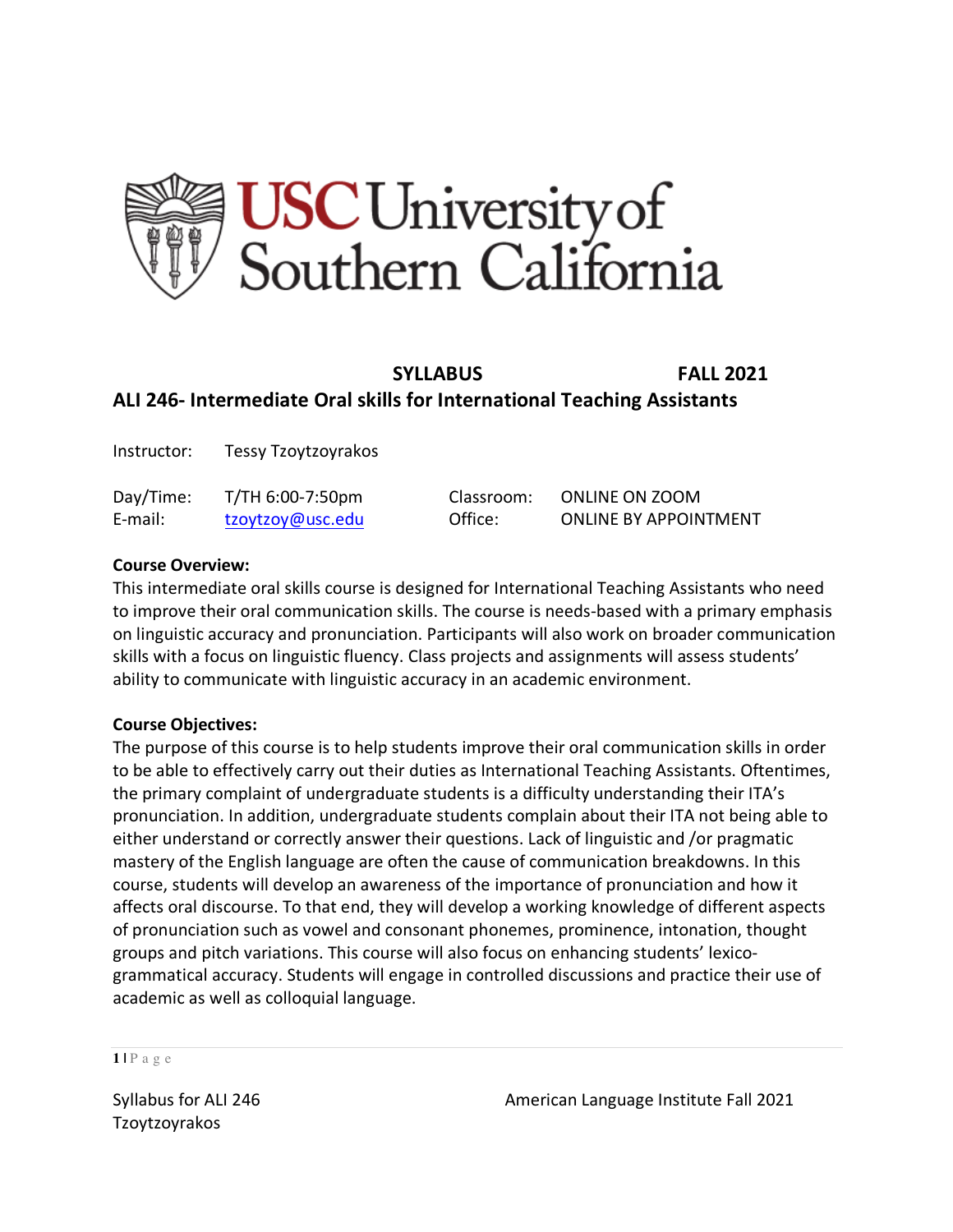Upon the completion of this course, students should be able to:

- successfully prepare for and conduct mock interviews with linguistic fluency and cultural appropriateness
- make informal and more formal field-specific presentations
- handle student questions with professionalism and linguistic accuracy
- lead and effectively participate in group discussions
- discuss with improved accuracy and fluency a variety of topics
- demonstrate improvement in pronunciation skills
- demonstrate increased competency in oral skills and functions (i.e. interacting with native speakers in the classroom, lab, office hours, and social settings, expressing opinions, handling student questions, etc.)

# **Course Requirements:**

Materials will be distributed in class and also available on Bb.

**Mock TA Interviews Project:** Students will prepare for and conduct in-class mock interviews. They will alternate in their roles as "Professors" and TAs and will carry out interviews inquiring about the duties, experiences, and challenges of being a TA. Students will be evaluated on overall fluency, self-introduction and effective storytelling skills. Interviews will be videotaped for self-, peer-, and teacher feedback.

**Midterm Project:** Students will plan and conduct a formal 20-30 min oral interview of an experienced TA in their department or field of study. Alternatively, a professional in your field can be selected (approved by me). Interview will be recorded and shared with the instructor. You can choose to do your interview in person or on Zoom. Students will also design an in-class presentation that will include selected clips of the interview accompanied by an oral summary and commentary of highlights and main points discussed. This project should demonstrate improvement in overall communication and presentation skills, pronunciation, and linguistic accuracy.

**Final Project (Battle of the ITAs):** Students will design and present a 5-7 minute speech which demonstrates their ability to construct and deliver a speech with fluency and linguistic accuracy, integrating effective storytelling techniques and interactive elements that build rapport with the audience. Speech will be followed by a  $Q \& A$  session. Presenters will be evaluated on presentation style, delivery, and oral discourse. Presentations will be recorded for self-, peer-, and teacher feedback. This project should demonstrate significant improvement in overall communication and presentation skills, pronunciation, and linguistic accuracy from the beginning of the semester.

**2 |** Page

Tzoytzoyrakos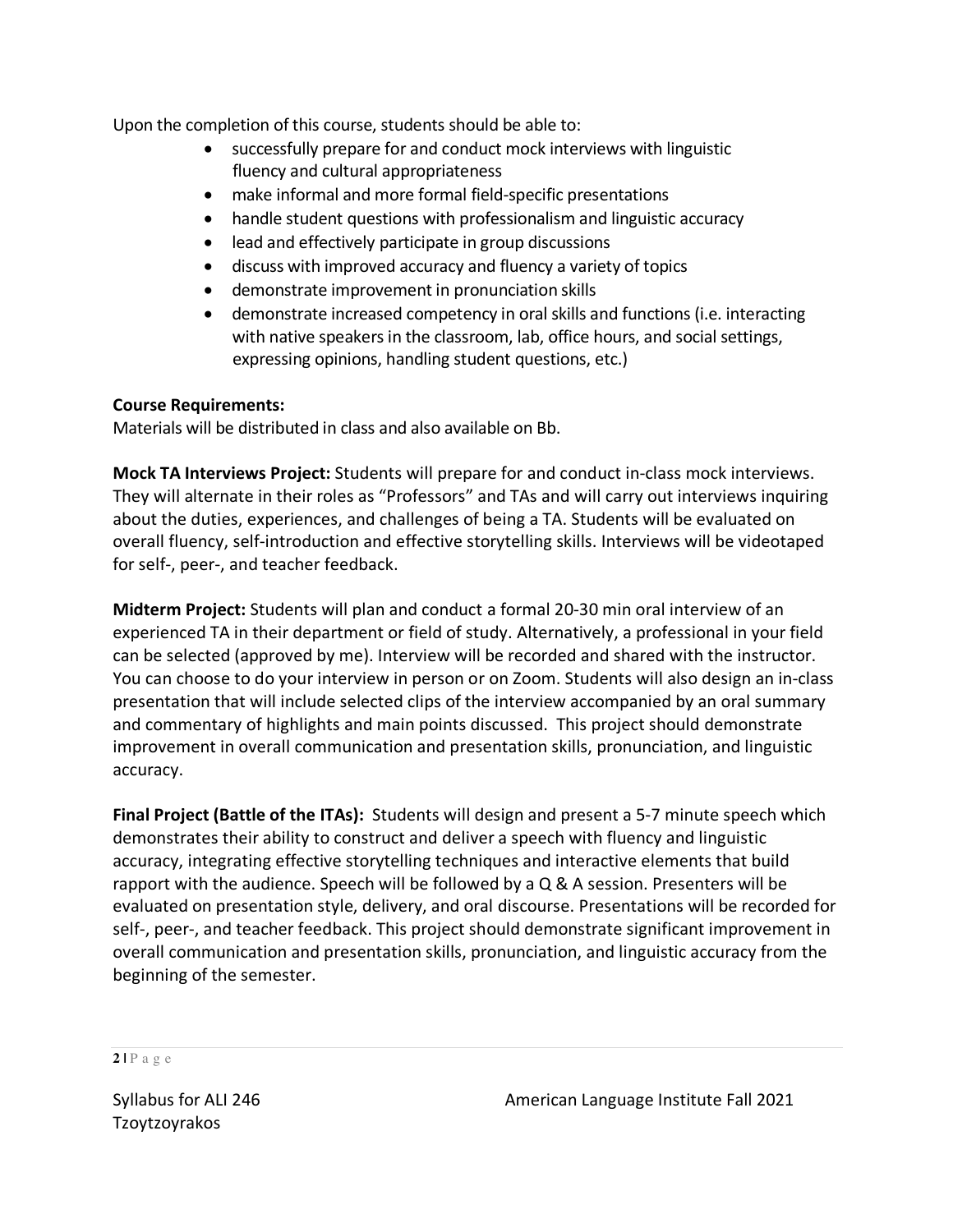**Discussions:** Students will participate in formal class discussions covering selected topics of interest. They will be evaluated on preparation, argumentation, fluency, and use of discussion expressions. Feedback will be offered to help students continue to improve on their productive and communication skills.

**The "uSC" Program:** The "uSC" (Undergraduate Student Consultant) Program offers our ITA's a great opportunity to practice English with a native speaker outside the classroom. You will be assigned a uSC with whom you will meet outside of class (two hours per week, starting week 4) for a total of 20 hours. This is a requirement and a chance for you to work on teaching skills, fluency, slang, pronunciation, conversation, or any other areas you wish to improve.

**Class Participation:** Each session will be customized to fit specific class needs and will build on what was covered in previous sessions. Similarly to how graduate students are expected to contribute to class discussions and TAs are expected to be effective and interactive speakers, you will be required to contribute to all classroom activities, including critiquing classmates' presentations on pronunciation and language use. Students learn from analyzing each other's oral performance and exchanging of ideas. Therefore, come ready to interact and engage in class discussions every session.

**Attendance:** More than **4** hours of absence will be reported to the ALI student advisor. More than **8** hours of absence will result in a course grade of **NC** (no credit). If you are late to class, that will also count towards the number of hours missed. In the event you cannot make a class, be sure to check with a classmate for the assignment missed. If you have an unavoidable conflict, please contact me via email as far in advance as possible.

**Assignments:** You are teaching assistants. Deadlines count. All assignments must be turned in ON THE DUE DATE. Due to the format of our projects, there will be no makeup midterm or final presentations.

**Class Policy on ZOOM:** Out of respect for your fellow students and your instructor, as well as to foster an environment conducive to effective learning and communication, your video and audio will be on during class. In case of background noise, you may temporarily mute.

**Grading Criteria:** Upon completion of this course, students will receive a grade of Credit (CR) or No Credit (NC). The final grade will be based on the following criteria:

- **Classroom and uSC participation:** The amount of interaction in the classroom and with uSCs – 30%
- **Project work:**

#### **3 |** Page

Tzoytzoyrakos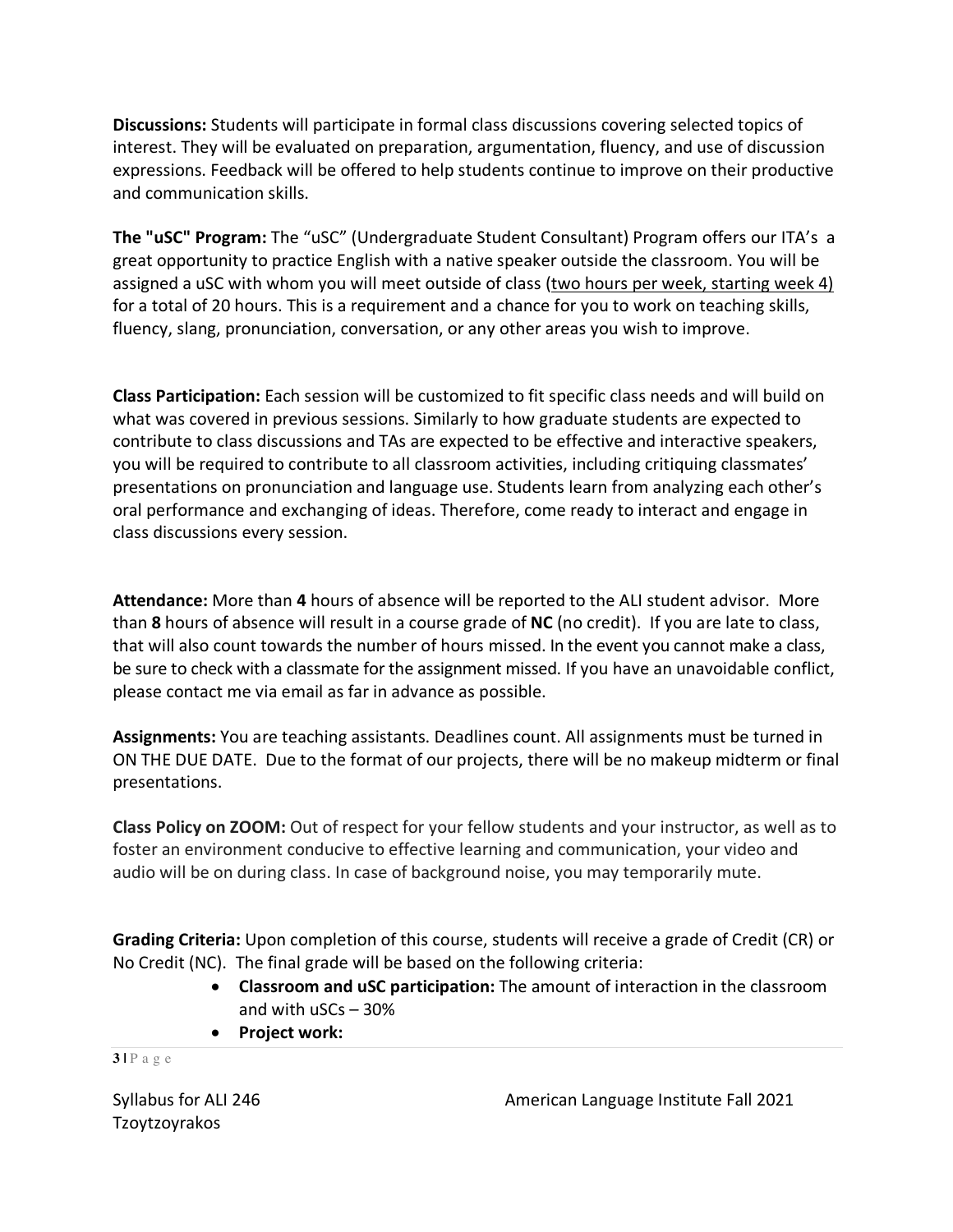- o Mock Interview 15%
- o Midterm: Interviewing a TA 20%
- o Class Discussions (formal and informal)- 15%
- $\circ$  Final: Battle of the ITAs 20%

Your projects will be videotaped which will require you to critique the accuracy and fluency of your English.

**ITA Exam:** To qualify for the ITA exam at the end of the semester, students must complete ALL course-related assignments, attend all meetings with uSC, and not exceed the maximum number of allowable absences for the course. (Please note that "absences" will include hours missed with uSC; make-up uSC meetings must be held prior to the ITA exam date.) Please note that students who fail to attend their scheduled ITA EXAM will be at risk of receiving a No Credit for the course.

**Recommendations for success:** Being a TA is a privilege. As TAs, you need to demonstrate a professional, positive attitude in all your interactions with your students, professors, advisors, and classmates. Research also shows that a positive attitude is the driving force behind true learning and improvement. I expect you to improve greatly in this class and a positive attitude is all we need to get started.

### **Academic Conduct**

Plagiarism—presenting someone else's ideas as your own, either verbatim or recast in your own words—is a serious academic offense with serious consequences. Please familiarize yourself with the discussion of plagiarism in *SCampus* in Section 11, *Behavior Violating University Standards* https://studentaffairs.usc.edu/files/2015/11/SCampus-Final-112015 v8.pdf. Other forms of academic dishonesty are equally unacceptable. See additional information in *SCampus* and university policies on scientific misconduct http://policy.usc.edu/scientific-misconduct/.

Discrimination, sexual assault, and harassment are not tolerated by the university. You are encouraged to report any incidents to the *Office of Equity and Diversity* http://equity.usc.edu/, or to the *Department of Public Safety* http://dps.usc.edu/contact. This is important for the safety whole USC community. Another member of the university community—such as a friend, classmate, advisor, or faculty member—can help initiate the report, or can initiate the report on behalf of another person.

*The Center for Women and Men* http://engemannshc.usc.edu/cwm/, provides 24/7 confidential support, and the *Sexual Assault Resource Center* webpage https://sarc.usc.edu/, describes reporting options and other resources.

**4 |** Page

Tzoytzoyrakos